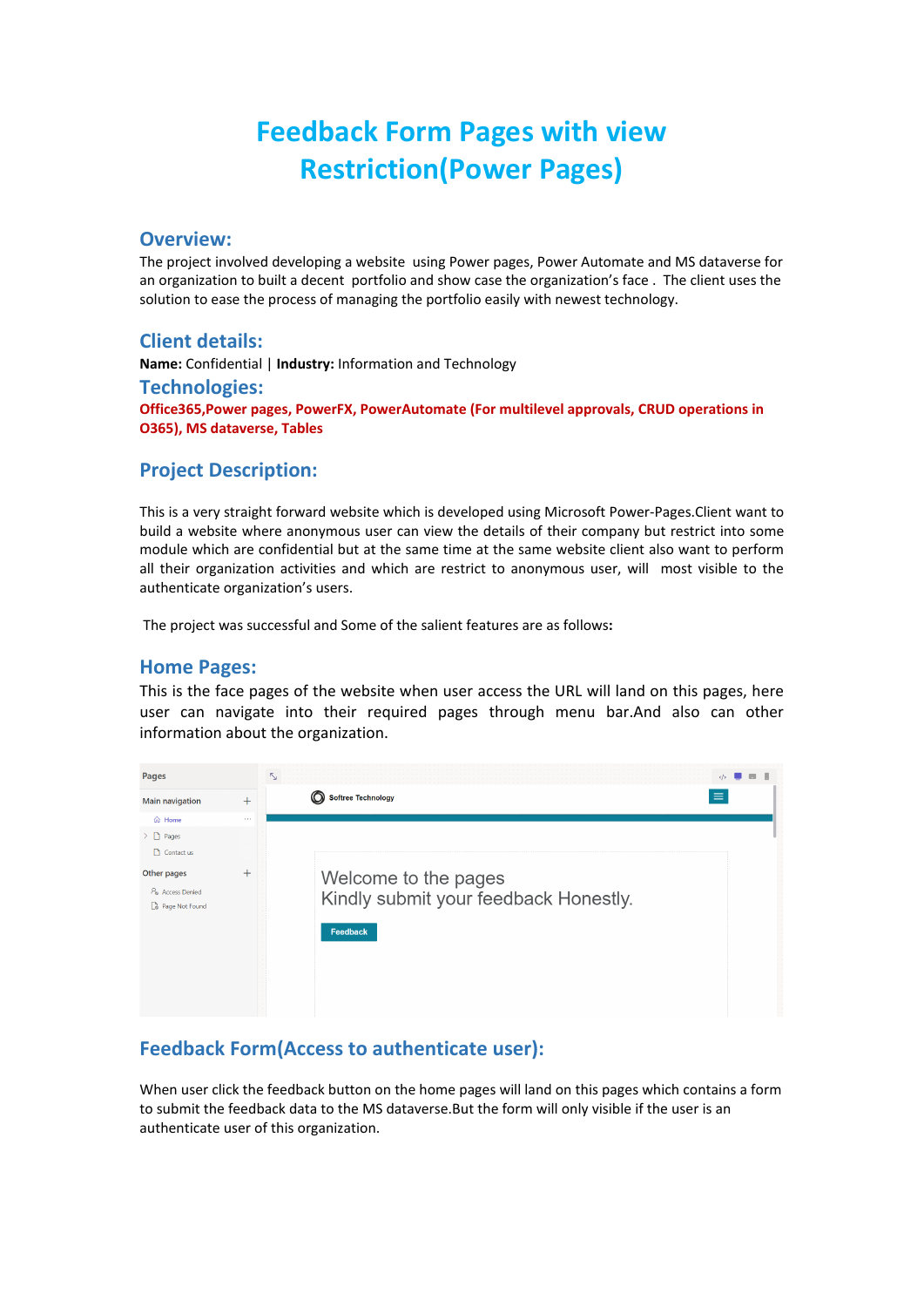| 扭                                  | Power Pages Preview         |          | Environment<br><b>B</b> PowerPagesPreview-05                                         | $\Omega$     | ⊗                 |       |
|------------------------------------|-----------------------------|----------|--------------------------------------------------------------------------------------|--------------|-------------------|-------|
| $\Omega$                           |                             |          | demo - Saved                                                                         |              | o Preview         | d Syr |
| Ŀ<br>Pages                         | <b>Pages</b>                |          | $\mathcal{R}_{\Delta}$                                                               |              | $\langle \rangle$ |       |
| $\overline{\mathbb{G}}$<br>Styling | Main navigation             | $^{+}$   | $\frac{6}{20}$ Permissions<br>$\Box$ Edit fields<br>$8 = 5$ Form<br>submit your data |              |                   |       |
| $\boxplus$<br>Data                 | d Home                      | $\cdots$ | name                                                                                 |              |                   |       |
| 扇<br>Set up                        | $\sum$ Pages<br>Contact us  |          | <b>Email ID</b>                                                                      |              |                   |       |
| $\cdots$                           | Other pages                 | $^{+}$   |                                                                                      |              |                   |       |
|                                    | $P_{\otimes}$ Access Denied |          | <b>Department</b>                                                                    |              |                   |       |
|                                    | <b>B</b> Page Not Found     |          |                                                                                      | $\checkmark$ |                   |       |
|                                    |                             |          | Are you satisfied with your Project<br>$\circ$ No $\bullet$ Yes                      |              |                   |       |
|                                    |                             |          | How you describe your contribution on the project.                                   |              |                   |       |
|                                    |                             |          |                                                                                      | $\checkmark$ |                   |       |
|                                    |                             |          | How you express your office premises                                                 | $\checkmark$ |                   |       |
|                                    |                             |          |                                                                                      |              |                   |       |
|                                    |                             |          |                                                                                      |              |                   |       |

As the user is an authenticate user, form get visible to the user.

# **Feedback Form(Anonymous user ):**

If any outside user access to the website he/she could not be able to access this form.It will shoe "*You don't have the appropriate permission*"

| Q<br><b>Softree Technology</b>                                            | Q<br>Pages $\star$ Contact us<br>Sign in<br>Home |  |
|---------------------------------------------------------------------------|--------------------------------------------------|--|
| Welcome to the pages<br>Kindly submit your feedback Honestly.<br>Feedback |                                                  |  |
| You don't have the appropriate permissions.                               |                                                  |  |

## **MS dataverse Table:**

Here MS dataverse used as a database to store the data and perform CRUD operation.